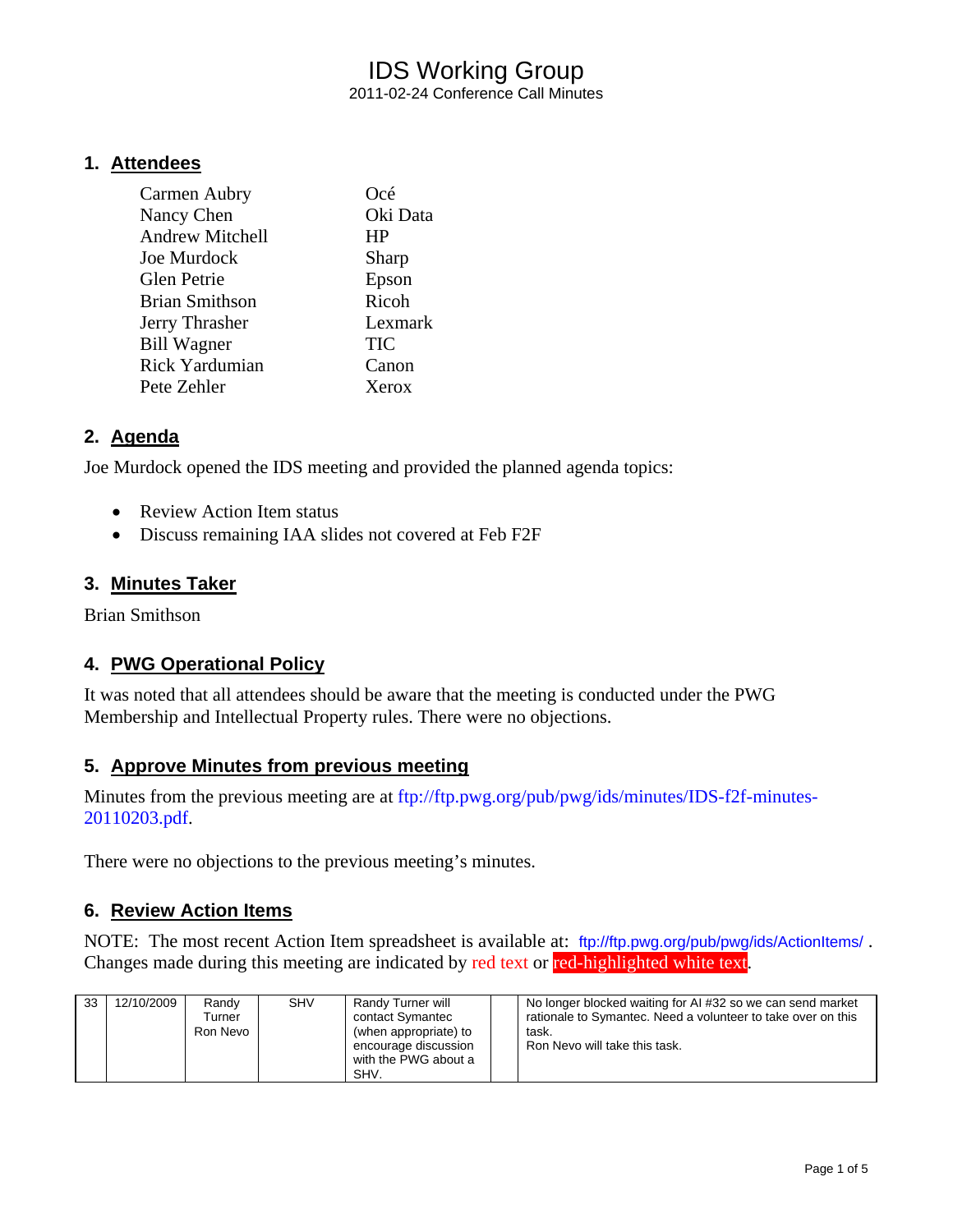# IDS Working Group

2011-02-24 Conference Call Minutes

| 34 | 12/10/2009 | Randy<br>Turner<br>Ron Nevo                                      | Remediation                  | Randy Turner will<br>investigate Symantec's<br>products and their<br>method(s) to<br>"remediate<br>noncompliant<br>endpoints."<br>Ron Nevo will take<br>over this activity.<br>Randy will pass on his<br>contacts to Ron. |                | Symantec wants an NDA, but PWG cannot do an NDA; will<br>do a generic version; should we invite Symantec to a PWG<br>IDS teleconference? Need a volunteer to take over on this<br>task.<br>Ron nevo will take over this task. Need to indicate to<br>Symantec that we really wdon; tneed too much proprietary<br>information from them, but want to give them our information.<br>Can we get Symantec to attend the April meeting in<br>Cupertino? |
|----|------------|------------------------------------------------------------------|------------------------------|---------------------------------------------------------------------------------------------------------------------------------------------------------------------------------------------------------------------------|----------------|----------------------------------------------------------------------------------------------------------------------------------------------------------------------------------------------------------------------------------------------------------------------------------------------------------------------------------------------------------------------------------------------------------------------------------------------------|
| 44 | 3/11/2010  | Jerry<br>Thrasher<br>Ira<br>McDonald<br><b>Brian</b><br>Smithson | <b>NEA</b><br><b>Binding</b> | <b>TCG TNC Binding</b><br>document                                                                                                                                                                                        |                | Make it a TCG document, not an IETF NEA document                                                                                                                                                                                                                                                                                                                                                                                                   |
| 58 | 6/11/2010  | Joe<br>Murdock<br>and Ira<br><b>McDonald</b>                     | <b>SCCM</b>                  | Create a first draft<br><b>SCCM</b> binding spec<br>based on the NAP<br>binding specC                                                                                                                                     | н.             | MS is releasing R3 of SCCM and also a beta of "R-next",<br>while at the same time adding power management; WIMS<br>group may also be interested. On hold due to priorities.                                                                                                                                                                                                                                                                        |
| 67 | 10/28/2010 | Joe<br><b>Murdock</b><br>Ira<br>McDonald                         | auth                         | Write IDS-<br>Identification-<br>Authentication-and-<br>Authorization-<br>Framework<br>specification                                                                                                                      | P              | direction is not "recommendations only", it is "requirements<br>and recommendations" (pointing to existing standards)<br>because there will be a conformance section                                                                                                                                                                                                                                                                               |
| 69 | 12/2/2010  | Michael<br>Sweet                                                 | log format                   | Write HCD Logging<br>specification                                                                                                                                                                                        | $\mathbf C$    | New draft Feb 2011                                                                                                                                                                                                                                                                                                                                                                                                                                 |
| 70 | 12/9/2010  | <b>Brian</b><br>Smithson                                         | admin                        | Make arrangements for<br>F2F meeting with<br>NIAP/other schemes at<br>Ricoh SF during RSA<br>week                                                                                                                         | $\overline{c}$ |                                                                                                                                                                                                                                                                                                                                                                                                                                                    |
| 73 | 12/9/2010  | Joe<br>Murdock<br>Ira<br>McDonald<br>Ron Nevo                    | reqts spec                   | start an IDS common<br>requirements spec to<br>include out-of-scope<br>and terminology<br>sections                                                                                                                        |                | Base on new PWG template                                                                                                                                                                                                                                                                                                                                                                                                                           |
| 76 | 2/3/2011   | Bill<br>Wagner,<br><b>Brian</b><br>Smithson                      | <b>MPSA</b>                  | Data security article:<br>Bill to draft, Brian to<br>finish                                                                                                                                                               |                |                                                                                                                                                                                                                                                                                                                                                                                                                                                    |
| 77 | 2/3/2011   | Joe<br>Murdock                                                   | <b>NAP</b><br><b>Binding</b> | Needs a prototype                                                                                                                                                                                                         |                |                                                                                                                                                                                                                                                                                                                                                                                                                                                    |
| 78 | 2/3/2011   | Joe<br><b>Murdock</b>                                            | Log spec                     | Change name from<br>IDS-CLF to IDS-LOG                                                                                                                                                                                    |                |                                                                                                                                                                                                                                                                                                                                                                                                                                                    |
| 79 | 2/3/2011   | Joe<br>Murdock                                                   | Common<br>Regts              | Change name from<br>IDS-CR to IDS-REQ                                                                                                                                                                                     |                |                                                                                                                                                                                                                                                                                                                                                                                                                                                    |
| 80 | 2/3/2011   | Joe<br>Murdock,<br>Brian<br>Smithson                             | $\overline{W}G$ admin        | Update the description<br>of the IDS WG to<br>include scope that is<br>larger than just<br>NAC/NAP/etc                                                                                                                    |                | do this after Mike makes the new PWG web site and wiki<br>pages                                                                                                                                                                                                                                                                                                                                                                                    |
| 81 | 2/3/2011   | Joe<br>Murdock                                                   | IDS-LOG                      | Find the user role<br>definitions in the IA&A<br>or schema documents<br>and refer to them in the<br>LOG document                                                                                                          |                |                                                                                                                                                                                                                                                                                                                                                                                                                                                    |
| 82 | 2/3/2011   | <b>Brian</b><br>Smithson                                         | 2600.1 SD                    | Revise the charter<br>draft as describe in the<br>Feb F2F minutes                                                                                                                                                         | $\mathbf C$    |                                                                                                                                                                                                                                                                                                                                                                                                                                                    |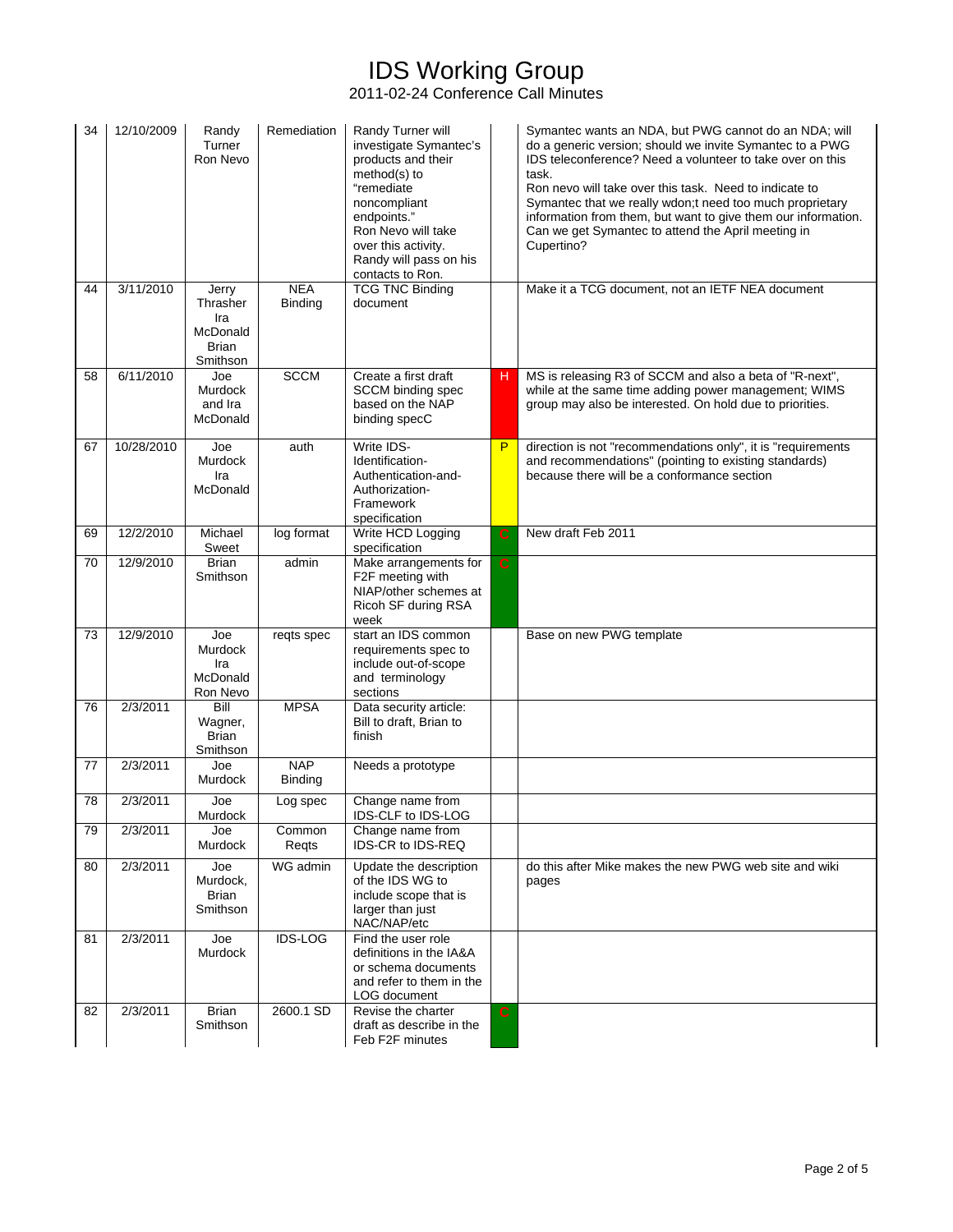# IDS Working Group 2011-02-24 Conference Call Minutes

# **7. 2600.1 SD project**

Refer to documents:

Draft project charter:<ftp://ftp.pwg.org/pub/pwg/ids/wd/wd-ids2600sd-charter-20110223.pdf> Whitepaper:<ftp://ftp.pwg.org/pub/pwg/ids/white/2600sd-20110223.pdf>

Brian reviewed the updated project charter draft and the whitepaper that contained background material taken from the previous draft of the charter. There were no further comments.

At the RSA Conference, Brian met with Carol Houck and Shaun Gilmore of NIAP. NIAP has authorized a resource to work with us on the SDs, although that resource was not identified. Carol said that ours is an example of a technical community that wrote a PP which got international acceptance, so it's sort of a success story for their concept of technical communities. This may encourage NIAP to be receptive to the idea of making it work with the SDs as a way to promote their concept of tailored assurance.

Our next step is to propose dates/times for conference calls with NIAP. We discussed possible times for such conference calls, and it looked like we could schedule 2pm-3pm EST on Thursdays on alternate weeks from the IDS meeting. (Scheduling 1pm-2pm on those days would conflict with the WIMS meeting). Brian will propose this to NIAP.

#### New action item:

| 83 | 2/24/2011 | Brian    | 2600.1 sd | Propose a schedule for    | Alterna |
|----|-----------|----------|-----------|---------------------------|---------|
|    |           | Smithson |           | teleconferences with NIAP | $2pm-3$ |
|    |           |          |           |                           |         |
|    |           |          |           |                           |         |

ate with SC meeting, Thursdays at om FST

### **8. Document Status**

- HCD-Assessment-Attributes
	- o <ftp://ftp.pwg.org/pub/pwg/ids/wd/wd-idsattributes10-20110127.pdf>
	- o Stable (needs a binding prototype)
	- o Latest version fixed a simple typo
- HCD-NAP Binding
	- o <ftp://ftp.pwg.org/pub/pwg/ids/wd/wd-ids-napsoh10-20100930.pdf>
	- o Stable
	- o Needs a prototype
	- HCD-TNC Binding
		- o Initial Draft still under development
- HCD-NAC Business Case White Paper
	- o <ftp://ftp.pwg.org/pub/pwg/ids/white/tb-ids-hcd-nac-business-case-20100422.pdf>
	- o Final
	- HCD-Remediation
		- o <ftp://ftp.pwg.org/pub/pwg/ids/wd/wd-ids-remediation10-20100930.pdf>
		- o Initial Draft
- HCD-NAP-SCCM Binding
	- o Specification on hold
- HCD-CLF
	- o <ftp://ftp.pwg.org/pub/pwg/ids/wd/wd-ids-log10-20110126.pdf>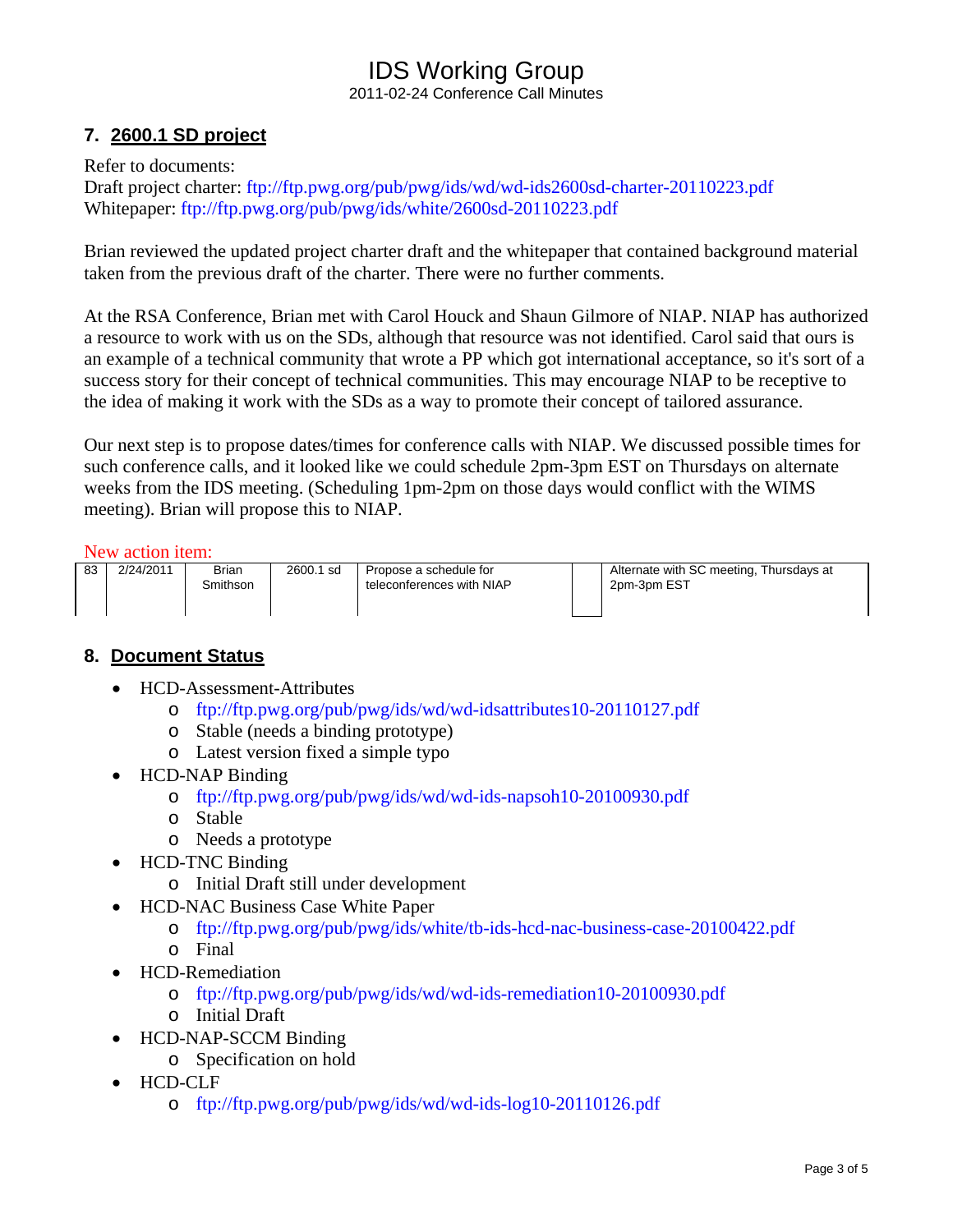# IDS Working Group

2011-02-24 Conference Call Minutes

- o Draft
- o Recommended to change name to IDS-CLF
- IDS-Identification-Authentication-Authorization
	- o Mind Map:<ftp://ftp.pwg.org/pub/pwg/ids/white/ids-iaa-framework-20110202.xmind>
	- o Specification: <ftp://ftp.pwg.org/pub/pwg/ids/wd/wd-ids-iaa10-20101202.pdf>
- IDS-CR
	- o Recommended to change name to IDS-REQ

# **9. Notes from RSA**

Joe gave some informal observations from this year's RSA conference:

- There is a Gartner analyst for NAC, and he wasn't aware of anything that the PWG was doing. Now he is.
- Some people are using NAC to remove devices from the network instead of for admitting devices to the network.
- Along with the usual "something you have, something you know, and something you are" authentication factors, some systems are now also using "something you do". These systems look for behavioral anomalies.

## **10. Remaining slides from the F2F**

Refer to [ftp://ftp.pwg.org/pub/pwg/ids/Presentation/2011-02-03\\_IDS\\_F2F.pdf](ftp://ftp.pwg.org/pub/pwg/ids/Presentation/2011-02-03_IDS_F2F.pdf)

There were some topics from the F2F that we didn't have time to cover:

- IAA: added claims-based authentication.
- Security ticket: added "organizational security", "physical security", and "cloud considerations".

These items should be reviewed by IDS members for discussion.

### **11. Summary of New Action Items and Open Issues**

#### **11.1 New action items**

| 83 | 2/24/2011 | <b>Brian</b><br>Smithson | 2600.1 sd | Propose a schedule for<br>teleconferences with NIAP |  | Alternate with SC meeting, Thursdays at<br>2pm-3pm EST |
|----|-----------|--------------------------|-----------|-----------------------------------------------------|--|--------------------------------------------------------|
|----|-----------|--------------------------|-----------|-----------------------------------------------------|--|--------------------------------------------------------|

### **11.2 New issues**

No new issues.

# **11.3 Old issues**

1. How are administrators notified of remediation issues? Does the HCD ever initiate a notification, or is it always the remediation server that initiates notification? Does this same issue apply to policy servers?